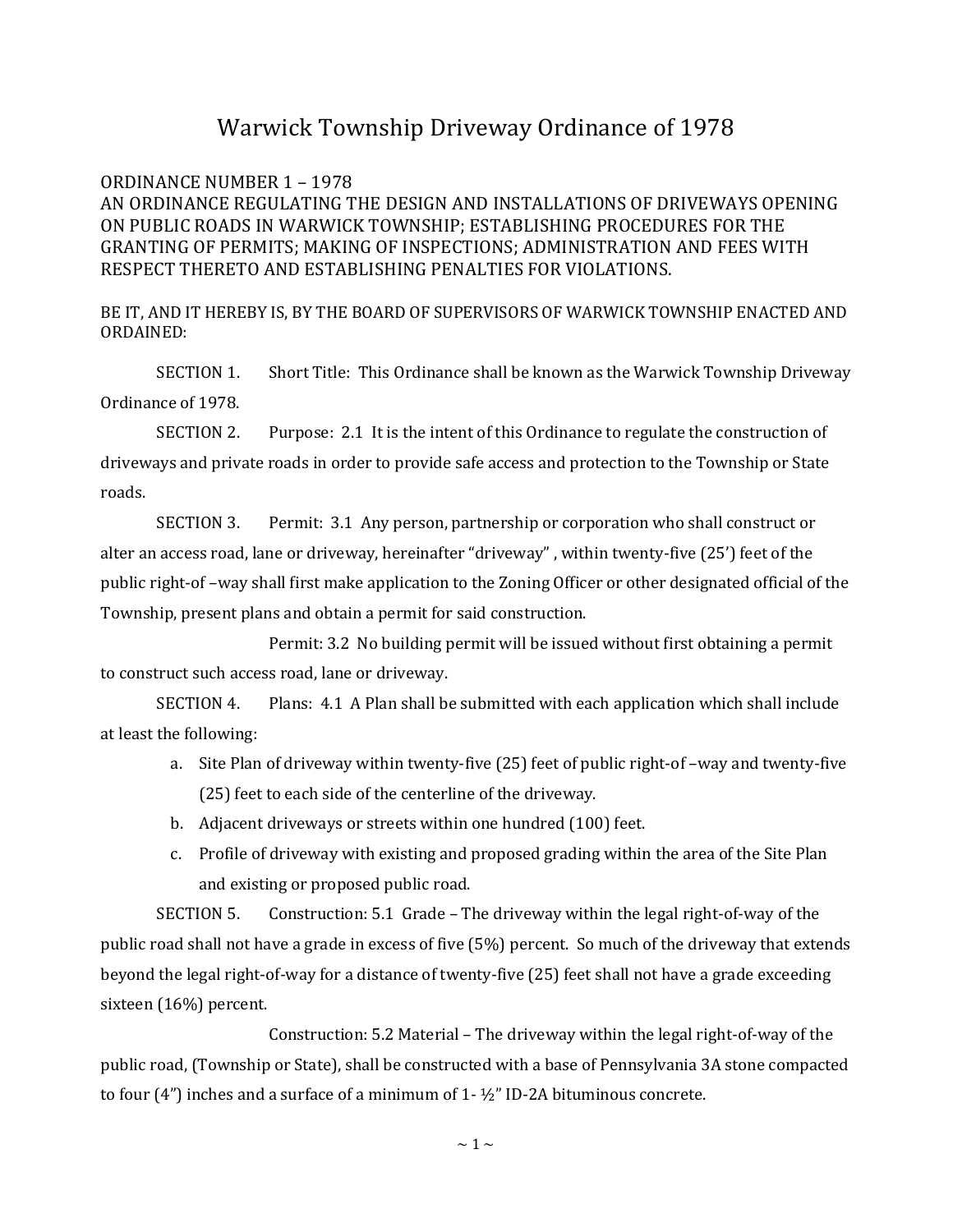Construction: 5.3 Width – No driveway shall be less than twelve (12') feet wide within the limits of the legal right-of-way.

Construction: 5.4 Unobstructed Site Distance – No permit shall be issued for any driveway, nor shall any driveway be constructed whereon the site distance from a point twelve (12') feet from the edge of the cartway of the public road upon which the driveway opens is less than on hundred (100') feet in either direction with respect to the view of oncoming traffic.

Construction: 5.5 Parking – A minimum of one parking space within the rightof-way, but off the paved cartway, shall be provided where the grade, (whether positive or negative), beyond the right-of-way exceeds eight (8%) percent.

SECTION 6. Drainage: 6.1 The Gutter-Line – The Gutter-Line, wherever possible, shall be maintained as a paved swale. It shall have a maximum depth of four (4") inches and a minimum width of twenty-four (24") inches.

Drainage: 6.2 Piping – A pipe may only be placed under the driveway entrances when approved by the Township Engineer. The condition where a pipe will be accepted will be governed by the gutter depth on each side of the driveway. The minimum pipe size under a driveway will be determined by the Township Engineer.

SECTION 7. Where due to the unusual topography, grade, size width or other dimensions of a lot or the placement of structures thereon, literal compliance with this Ordinance would be rendered physically impossible or where such compliance would be by reason of excess cuts or fills would otherwise render the lot unusable, The Board of Supervisors shall be and hereby is authorized to grant reasonable variances from the literal requirements of this Ordinance. Such variances, when granted, shall not be contrary to the public health, safety, morals or welfare, or at variance with the spirit and purpose of this Ordinance nor shall the variance be any greater than the minimum variance necessary to remove or mitigate the hardship imposed. No variance shall be granted where the hardship for which a variance is sought was created by the developer or landowner by reason of the layout of any subdivision, installation and design of any road or other cause within the control of the developer or landowner.

SECTION 8. Any person violating the provisions of this Ordinance or constructing any driveway at variance with the terms of this Ordinance or at variance with the terms of any plan finally approved by the Township or at variance with the terms of any permit issued hereunder shall, upon conviction before a District Justice in summary proceedings, be sentenced to pay a fine of not more than Three Hundred (\$300.00) Dollars together with costs of prosecution. After notification by the